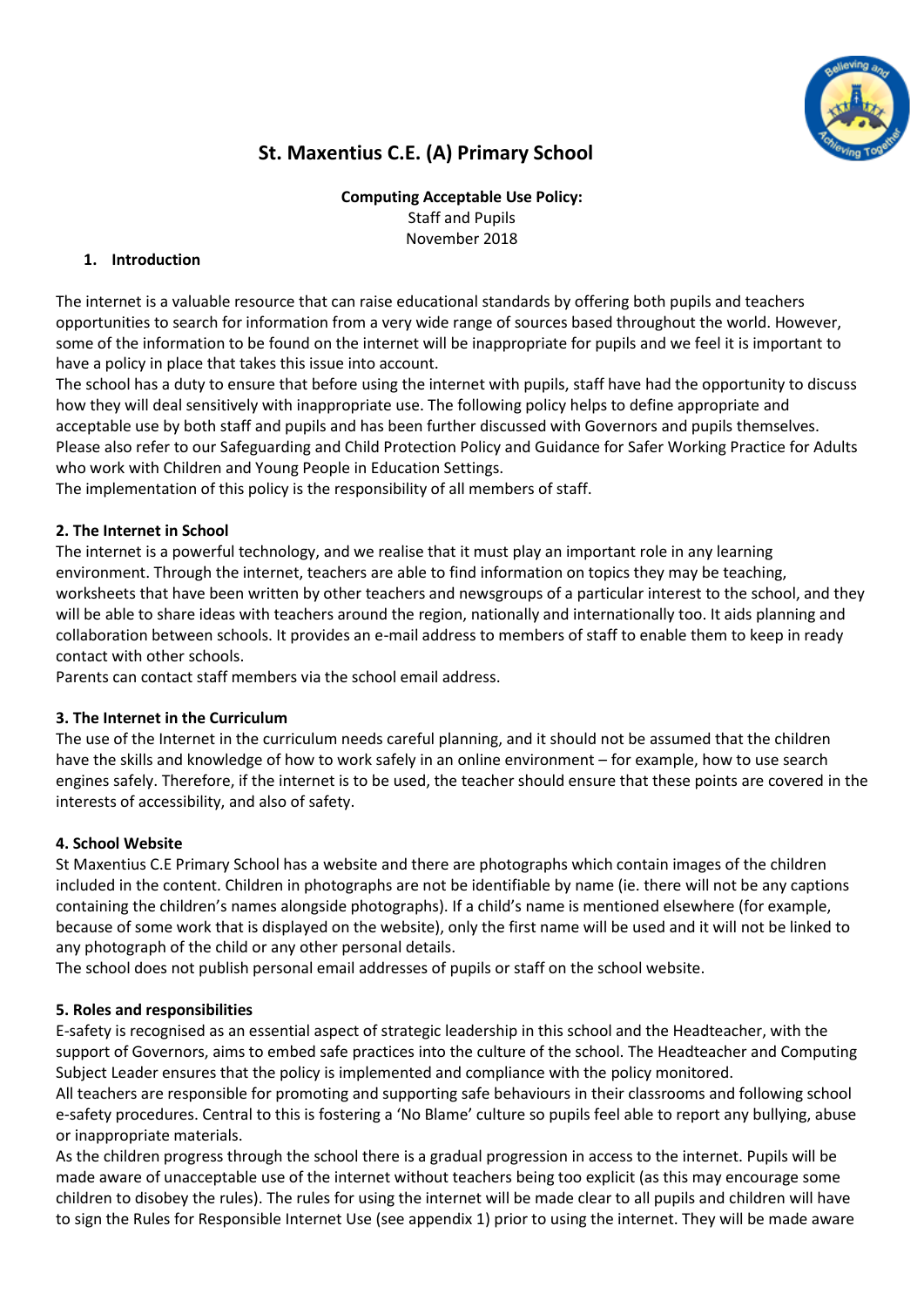that if they feel that the rules do not apply to them and therefore decline to sign the agreement, then this will result in an instant loss of access to the internet.

The rules apply to staff as well as pupils and staff (including temporary and regular supply teachers) will be asked to sign the Acceptable Use of the Internet form annually.

## **6. Monitoring**

It is the role of the Computing coordinator to monitor and evaluate the overall effectiveness of internet use throughout the school and s/he will do this on a regular basis.

Each teacher will be responsible for monitoring the use of the internet within their classroom and ensure that unacceptable material is not accessed. The Coordinator has responsibility for checking that no inappropriate material is on the school system and the children are made aware that teachers have access to all their folders of work. The coordinator also ensures that the computer system is regularly checked for computer viruses with the SOPHOS system, taking advice from the school's provider of technical support.

#### **7. Sexting**

Please refer to the school's Sexting Policy

#### **8. Managing the school network**

The computer system / network is owned by the school and is made available to pupils to further their education and to staff to enhance their professional activities including teaching, research, administration and management. The school reserves the right to examine or delete any files that may be held on its computer system or to monitor any Internet or email activity on the network, or perform any other activities that the school may see fit.

#### **9. Personal Use**

The computers, electronic media and services provided by the school are primarily for educational use to assist staff in the performance of their job. Limited or incidental use of electronic media for personal purposes is acceptable, and all such use should be done in a manner that does not negatively affect the system's use for their educational purposes. However, staff are expected to demonstrate a sense of responsibility and not abuse this privilege. No personal devices should access the school's wireless internet.

St Maxentius CE Primary School expects any staff using social media sites to ensure that their use is conducive to their professional status. They should not mention the school by name or in passing, or discuss individuals or groups within the school, or compromise the school values.

This policy should be read in conjunction with the Social Networking code of Conduct for staff. In addition, staff must ensure that any private blogs, bulletin boards, websites etc. which they create, or actively contribute to, do not compromise, and are not confused with, their professional role.

Staff must ensure that any engagement in any online activities does not compromise their professional responsibilities.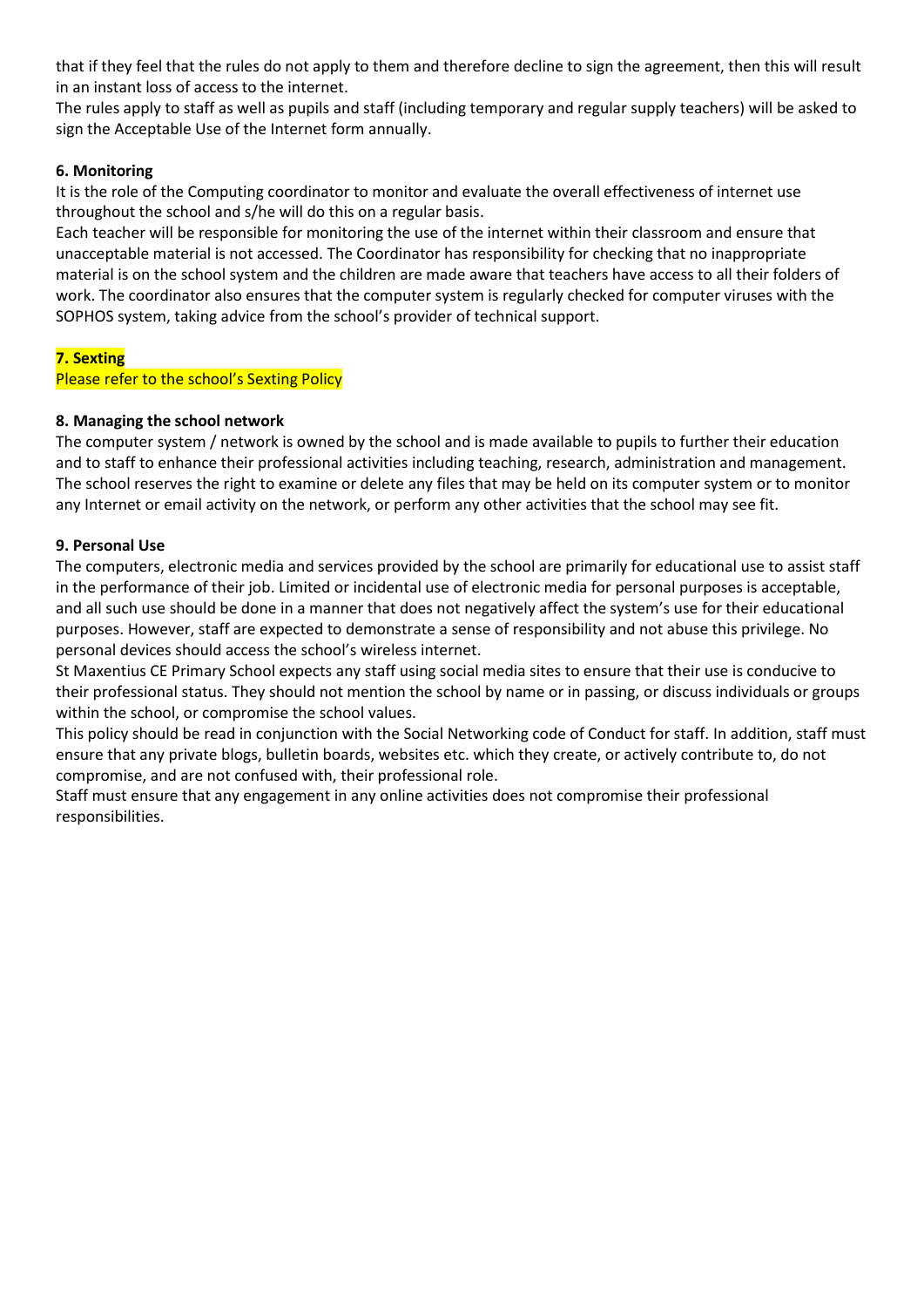## **Appendix 1 St Maxentius CE Primary School Rules for Responsible Internet Use by Pupils**

The school has installed computers and Internet access to help our learning. These rules will keep everyone safe and help us to be fair to others.

- I will ask permission from a member of staff before using the Internet.
- I will not access other people's folders without permission.

• I will only use ICT systems in school, including the internet, email, digital video, mobile technologies, etc, for school purposes.

- I will not download or install software on school technologies.
- I will open email attachments from people I know are safe.
- I will only log on to the school network/ learning platform with my own user name and password.
- I will follow the schools ICT security system and not reveal my passwords to anyone and change them regularly.
- I will only use my school email address.
- I will make sure that all ICT communications with pupils, teachers or others is responsible and sensible.

• I will be responsible for my behaviour when using the Internet. This includes resources I access and the language I use.

- I will not deliberately browse, download, upload or forward material that could be considered offensive or illegal. If I accidentally come across any such material I will report it immediately to my teacher.
- I will not copy other people's work and say that it is my own.
- I will not give out any personal information such as name, phone number or address. I will not arrange to meet someone unless this is part of a school project approved by my teacher.

• Images of pupils and/ or staff will only be taken, stored and used for school purposes in line with school policy and not be distributed outside the school network without permission.

- I will ensure that my online activity, both in school and outside school, will not cause my school, the staff, pupils or others distress or bring into disrepute.
- I will support the school approach to online safety and not deliberately upload or add any images, video, sounds or text that could upset or offend any member of the school community.
- I will respect the privacy and ownership of others' work on-line at all times.
- I will not attempt to bypass the internet filtering system.
- I understand that all my use of the Internet and other related technologies can be monitored and logged and can be made available to my teachers.

• I understand that these rules are designed to keep me safe and that if they are not followed, school sanctions will be applied and my parent/ carer may be contacted.

• I understand that the school may check my computer files and may monitor the Internet sites I visit.

# *The school cannot accept any responsibility for access to the internet outside of school even if children are researching a topic related to school.*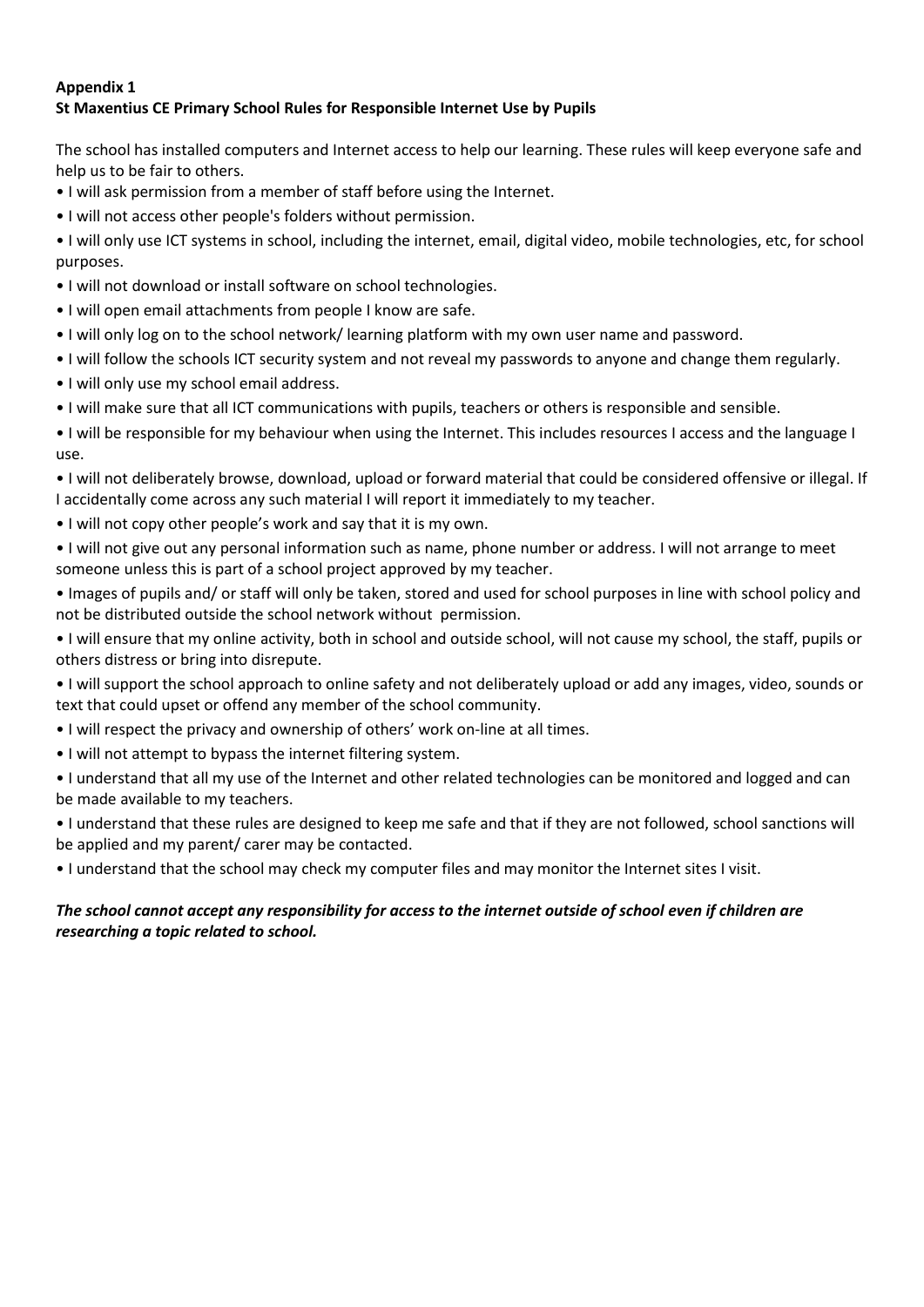#### Dear Parent/ Carer

Computing including the internet, learning platforms, email and mobile technologies has become an important part of learning in our school. We expect all pupils to be safe and responsible when using any ICT. It is essential that pupils are aware of e-safety and know how to stay safe when using any ICT. Pupils are expected to read and discuss this agreement with their parent or carer and then to sign and follow the terms of the agreement. Any concerns or explanation can be discussed with the School.

### **Please return the bottom section of this form to school for filing.**

#### **Pupil and Parent/ carer signature**

We have discussed this document and ……………………………………..........(pupil name) agrees to follow the E-safety rules and to support the safe and responsible use of ICT at St Maxntius CE Primary School.

Parent/ Carer Signature \_\_\_\_\_\_\_\_\_\_\_\_\_\_\_\_\_\_\_\_\_\_\_\_\_\_

| <b>Pupil Signature</b> | Class |  |
|------------------------|-------|--|
| <b>Class</b>           |       |  |
| $D - L -$              |       |  |

Date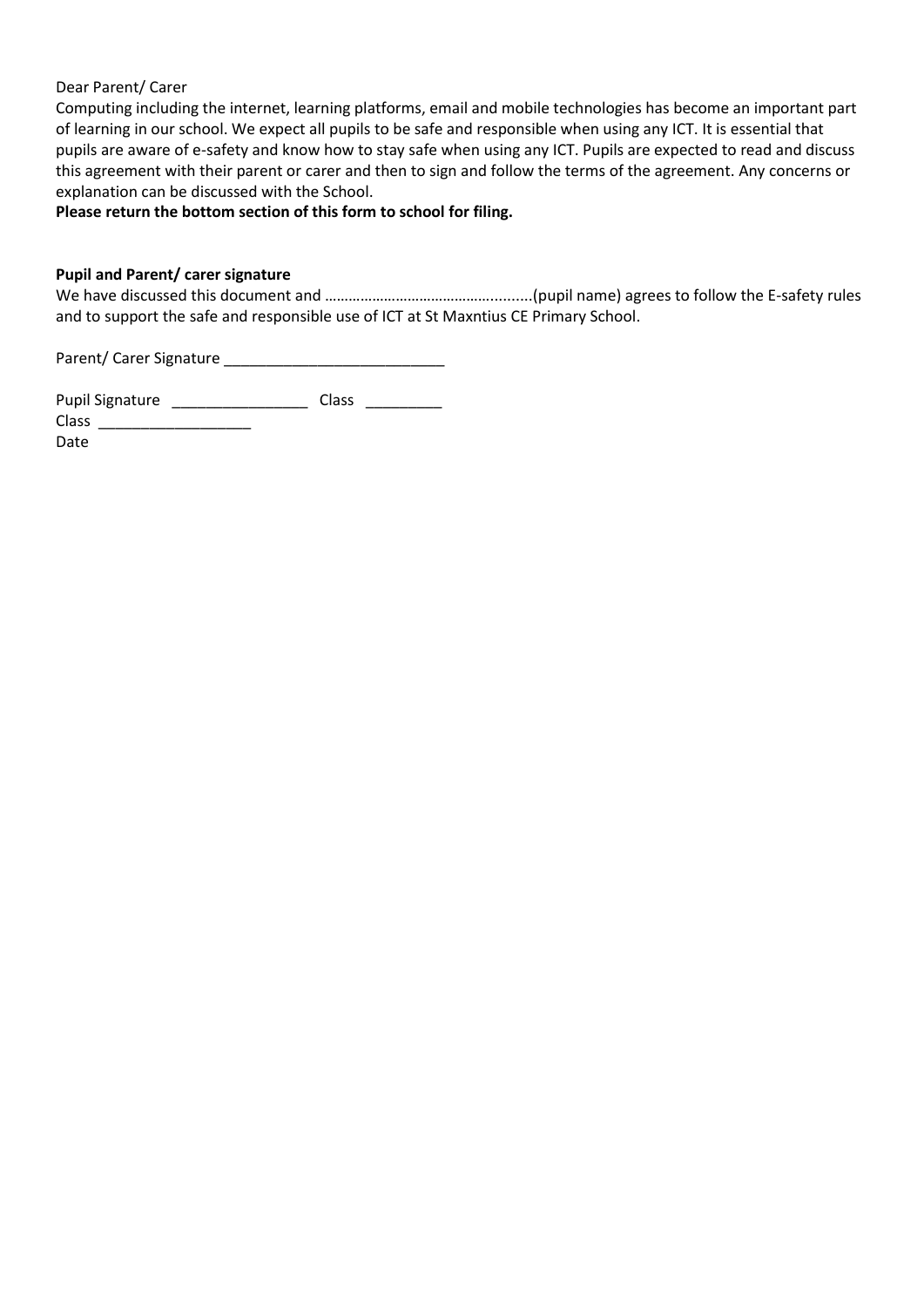## **ST MAXENTIUS C.E PRIMARY SCHOOL ACCEPTABLE USE STATEMENT (FOR STAFF)**

The computer system is owned by the school and is made available to staff to enhance their professional activities, including teaching, research, administration and management. The school's Internet Access Policy has been drawn up to protect all parties - the pupils, the staff and the school.

The school reserves the right to examine or delete any files that may be held on its computer system or to monitor any Internet sites visited.

All staff (including supply and temporary) requiring Internet access should sign a copy of this Acceptable Use Statement and return it to the ICT coordinator for approval.

• I will only use the school's email / Internet / Intranet / Learning Platform and any related technologies for professional purposes or for uses deemed 'reasonable' by the Headteacher or Governing Body.

- I will comply with the ICT system security and not disclose any passwords provided to me by the school or other related authorities.
- I will ensure that all electronic communications with pupils and staff are compatible with my professional role.
- I will not give out my own personal details, such as mobile phone number and personal email address, to pupils.
- I will only use the approved, secure email system(s) for any school business.
- I will ensure that personal data (such as data held on SIMS) is kept secure and is used appropriately, whether in school, taken off the school premises or accessed remotely. Personal data can only be taken out of school or accessed remotely when authorised by the Headteacher or Governing Body.
- I will not install any hardware of software without permission of the Headteacher.
- I will only open email attachments from sources I know to be safe.

• I will not browse, download, upload or distribute any material that could be considered offensive, illegal or discriminatory.

• Images of pupils and/ or staff will only be taken, stored and used for professional purposes in line with school policy and with written consent of the parent, carer or staff member. Images will not be distributed outside the school network without the permission of the parent/ carer, member of staff or Headteacher.

• I understand that all my use of the Internet and other related technologies can be monitored, logged and made available, on request, to the Headteacher.

- I will support the school approach to online safety and not deliberately upload or add any images, video, sounds or text that could upset or offend any member of the school community.
- I will respect copyright and intellectual property rights.
- I will ensure that my online activity, both in school and outside school, will not bring my professional role into disrepute.
- I will support and promote the school's E-Safety Policy and help pupils to be safe and responsible in their use of ICT and related technologies.
- I will not access the school's wireless internet on personal mobile devices.
- Access to the internet and school server should only be made via the authorised account and password, which should not be made available to any other person.

• It is the responsibility of staff members to make the ICT coordinator aware of occasions when passwords cease to become private.

• Staff should ensure that high levels of data-protection are adhered to at all times. This means locking computers whilst leaving the room.

- Issued netbooks/laptops are for staff use only.
- Activity that threatens the integrity of the school ICT systems, or activity that attacks or corrupts other systems, is forbidden. Permission should be granted from the Headteacher before bringing in electrical and ICT equipment from home.
- Users are responsible for all emails sent and for contacts made that may result in email being received.

Use for personal financial gain, gambling, political purposes, online shopping or advertising is forbidden.

- Posting anonymous messages and forwarding chain letters is forbidden.
- As email can be forwarded or inadvertently be sent to the wrong person, the same professional levels of language and content should be applied as for letters or other media.
- No reference should EVER be made to St Maxentius C.E Primary School on any social networking site.